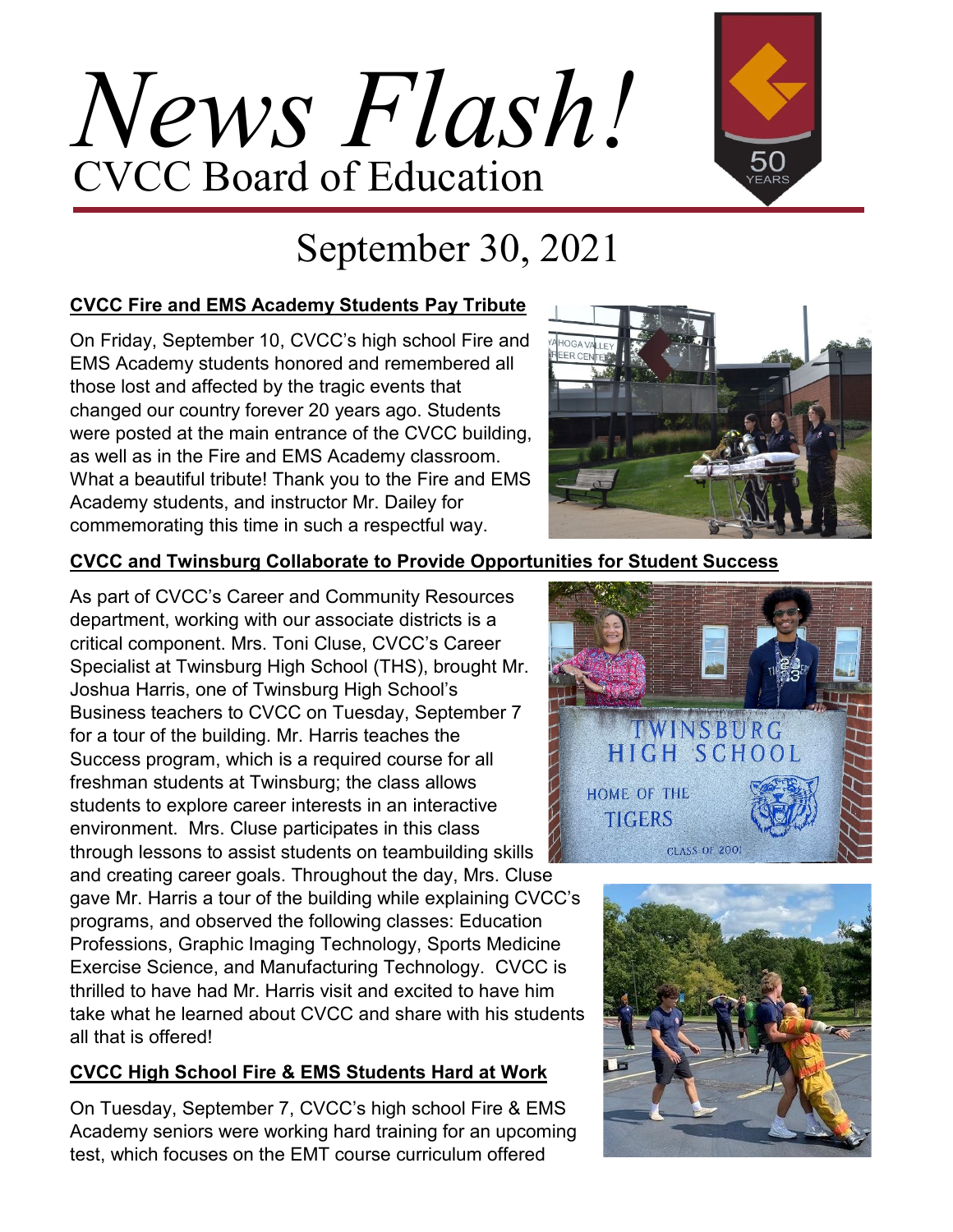throughout the program. The training prepares students to take the fire fighter agility test which makes them eligible for Fire Academy training. Those that pass the agility test in October 2021 will be admitted into the Fire Academy in January 2022. CVCC Fire & EMS Academy instructor, Mr. Daily, put together a fitness circuit that closely resembles the actual Fire Agility Test. He will continue to train them until the October test at Tri-C. It is quite clear that these are fantastic students with a tremendous amount of spirit and dedication. Keep up the great work!

#### **Open House for High School Students**

On Thursday, September 2, the CVCC High School staff welcomed students and their parents to the annual Open House event. Many attended and visited program areas and had the opportunity to meet with their child's program instructor, academic teachers, guidance counselors, VoSE's and administrators. Parents were also able to get a visual of their child's program areas and labs as well as see projects students are currently working on. Teachers had the chance to explain to parents



what will occur in their child's program this year and what the expectations for the program entail. CVCC thanks all the parents and students who came to the High School Open House, it was a great turn out! CVCC looks forward to continuing another great school year!

#### **SkillsUSA Director Visits CVCC**

On Thursday, September 2, the state SkillsUSA Director, Jackie Walker visited CVCC to speak with our high school students on the wonderful opportunities being involved in SkillsUSA can provide. SkillsUSA is a national organization of students involved in trade and industrial education. The organization helps students explore occupations through skills competitions and visits to industries, while helping them understand the responsibilities of skilled workers. SkillsUSA promotes solid trade ethics and safety standards while fostering understanding of labor and management. Students develop their leadership abilities as they are establishing realistic career goals. Students in the following programs are eligible for membership: Architectural & Mechanical Design, Auto Body Repair, Auto Service Technology, Building & Property Maintenance, Construction Trades, Cosmetology,



Culinary Arts, Digital Design, Electrical Systems, Engineering Technology, Fire & EMS Academy, Graphic Imaging Technology, Heating & Air Conditioning, Machine Technology, Media Arts, and Power Equipment Technology. Students participate at regional, state, and national levels to develop leadership and job-ready skills. Ms. Walker stressed that students should say "yes" to these opportunities, as SkillsUSA is trying to make our students leaders in the world of work! Overall, students were encouraged to connect with their specific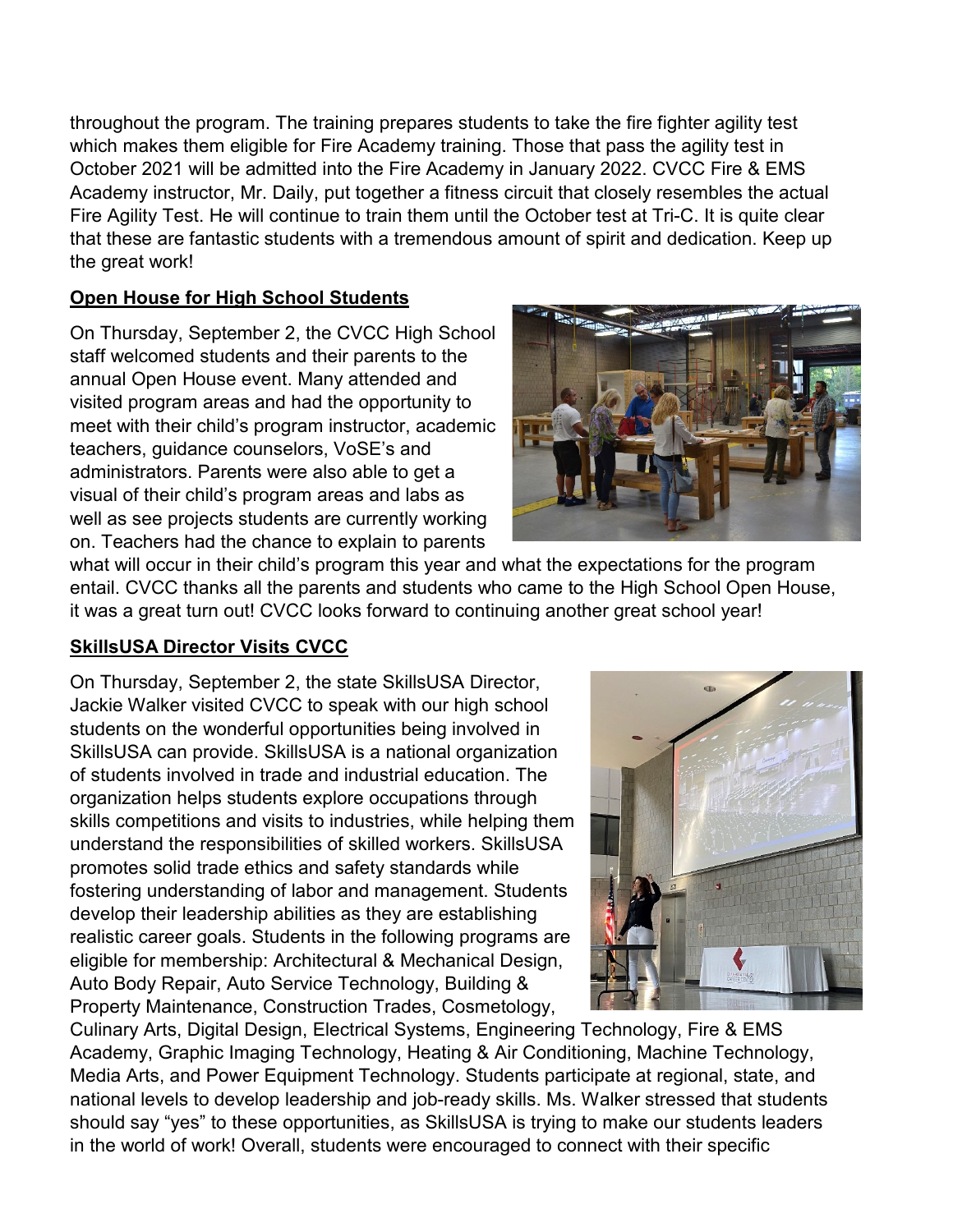program instructor for further specifics and information regarding competitions they can take part in. CVCC thanks Ms. Walker for visiting and encouraging our students to get involved!

#### **Wreaths Across America**

The annual Wreaths Across America project is underway! Cuyahoga Valley Career Center's Power Equipment Technology, Construction Trades, and



### **WREATHS** across AMERICA

Education Professions students are joining the cause to ensure that all veterans at Ohio Western Reserve Cemetery are honored. From now until Tuesday, November 30, CVCC students from the Power Equipment Technology program, with instructor Mr. Koenig leading the way, Construction Trades Program, instructed by Mr. Yuravak, and Education Professions Program, instructed by Mrs. Everhart, are using this opportunity as a servicelearning project, gathering wreath sponsorships as a way to honor those who served! Each wreath sponsorship costs \$15. Cuyahoga Valley Career Center's "Online order" Group ID Number is: OHØ125P. To sponsor a wreath visit, www.wreathsacrossamerica.org/OH0125P or for more information contact Power Equipment Technology instructor, Mr. Koenig at gkoenig@cvccworks.edu or 440-746-8290.

#### **Job Fair at Nordonia High School**

Due to the unprecedented need for restaurant workers in the Nordonia Hills community, Mrs. Deb Monaco, CVCC Career Specialist that serves the Nordonia Hills district, developed a Food Job Fair. This event was held on Thursday, September 30<sup>th</sup> from 10:00 a.m. until 12:30 p.m. during the students' lunch periods in the school's courtyard. The Job Fair was opened to all students at Nordonia High School, with some companies hiring as young as 15 year old individuals. Candidates were able to meet with employers, apply for jobs, and interview on-site. The



following employers attended the event: Kentucky Fried Chicken, McDonald's, Chipotle, Penn Station, Dunkin', Raising Cane's, Pizza Hut, Chik-fil-A and Panera Bread. CVCC appreciates Mrs. Monaco for coordinating this opportunity for NHS students and local employers to connect!

#### **CHHS Students Participating in Career Units**

Cuyahoga Heights High School (CHHS) 11<sup>th</sup> grade English/Language Arts students are participating in a Career Unit with CVCC's Career Specialist, Mrs. Jennifer Hedinger. Students began by working on their Graduation Plans with Guidance, MTSS and Career staff. Mrs. Hedinger is in the classes once a week as they look at patterns related to socioeconomic, school Cuyahoga Heights High School (CHHS) 11<sup>th</sup> grade<br>
English/Language Arts students are participating in a<br>
Career Unit with CVCC's Career Specialist, Mrs. Jennifer<br>
Hedinger. Students began by working on their<br>
Graduation Pl

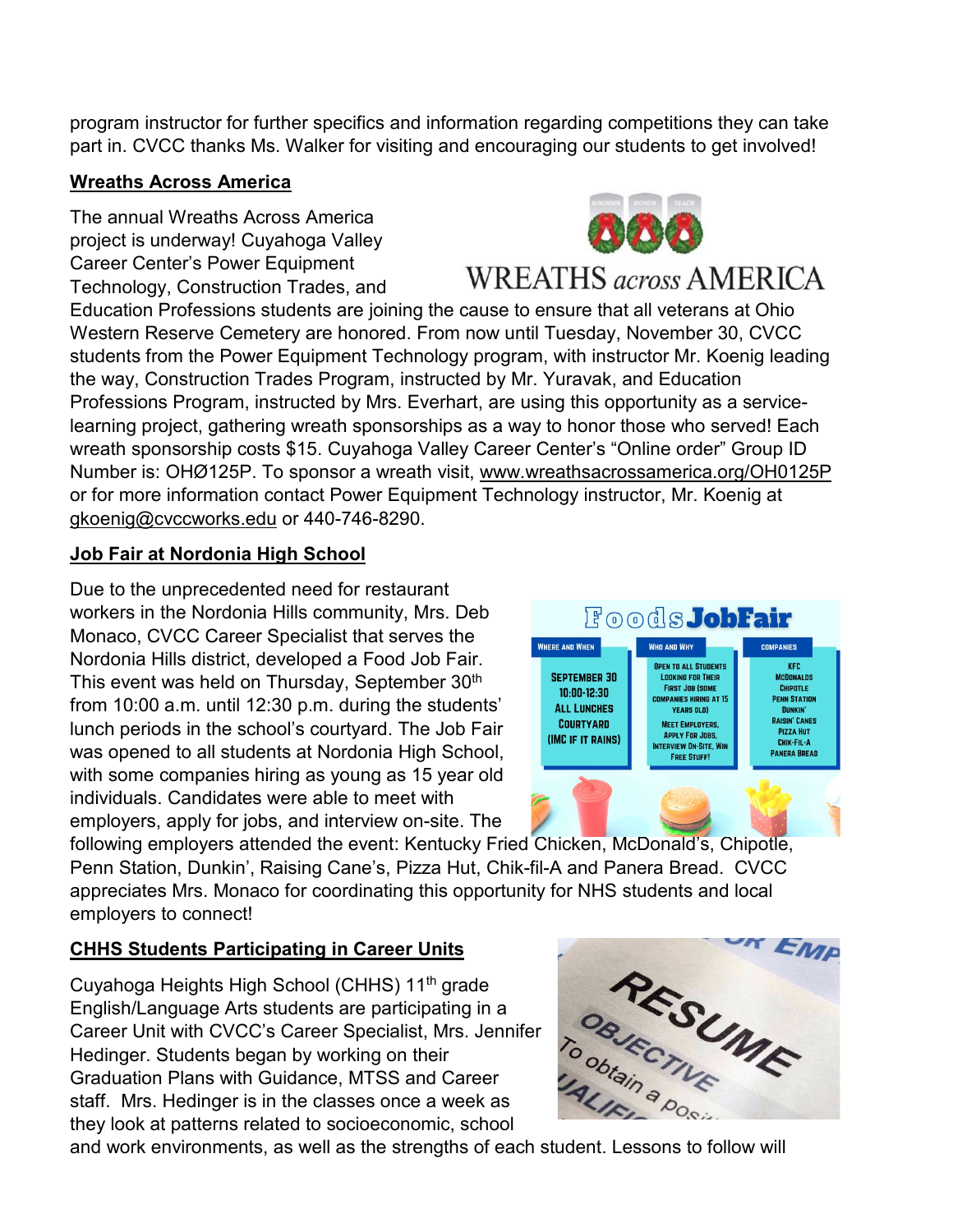include career exploration, vision boards, goal setting, action plans, building resources and social capital, and job readiness. Additionally, students will create resumes and participate in mock interviews. Mrs. Hedinger is also working in the Cuyahoga Heights Middle School and High School resource rooms to support life skill development and future job preparation with students. What wonderful opportunities!

#### **Career Exploration at GHHS**

Garfield Heights High School (GHHS) students are diving into career exploration with Mrs. Julie Regula, CVCC's Career Specialist for the Garfield Heights district. Currently, 9th graders are beginning the process of preparing their success plans by learning their "E" Options; Enrollment, Enlistment,



Employment and Entrepreneurship. They are also exploring their strengths and seeing how they relate to future career options. 10th graders are exploring how their career interests tie into career fields and programs at CVCC; this will be followed by a field trip to CVCC in November. 12th graders are completing/updating their resumes and references, as well as learning how interviewing has changed since the pandemic. CVCC is grateful to Mrs. Regula for providing these quality skills to students!

#### **Adult Education Adult Diploma Program Graduates**

Earning an Adult Diploma is a huge accomplishment that takes a great deal of hard work. CVCC sends a very big congratulations to recent Adult Diploma graduates, Lulia Furdui, Naija Logan, Danielle Pearson, Sarah Ferrer, and Kimberly Stewart! For further information regarding CVCC's Adult Diploma Program, visit:

https://www.cvccworks.edu/AdultDiplomaProgram.aspx.







*Lulia Furdui Naija Logan Danielle Pearson*